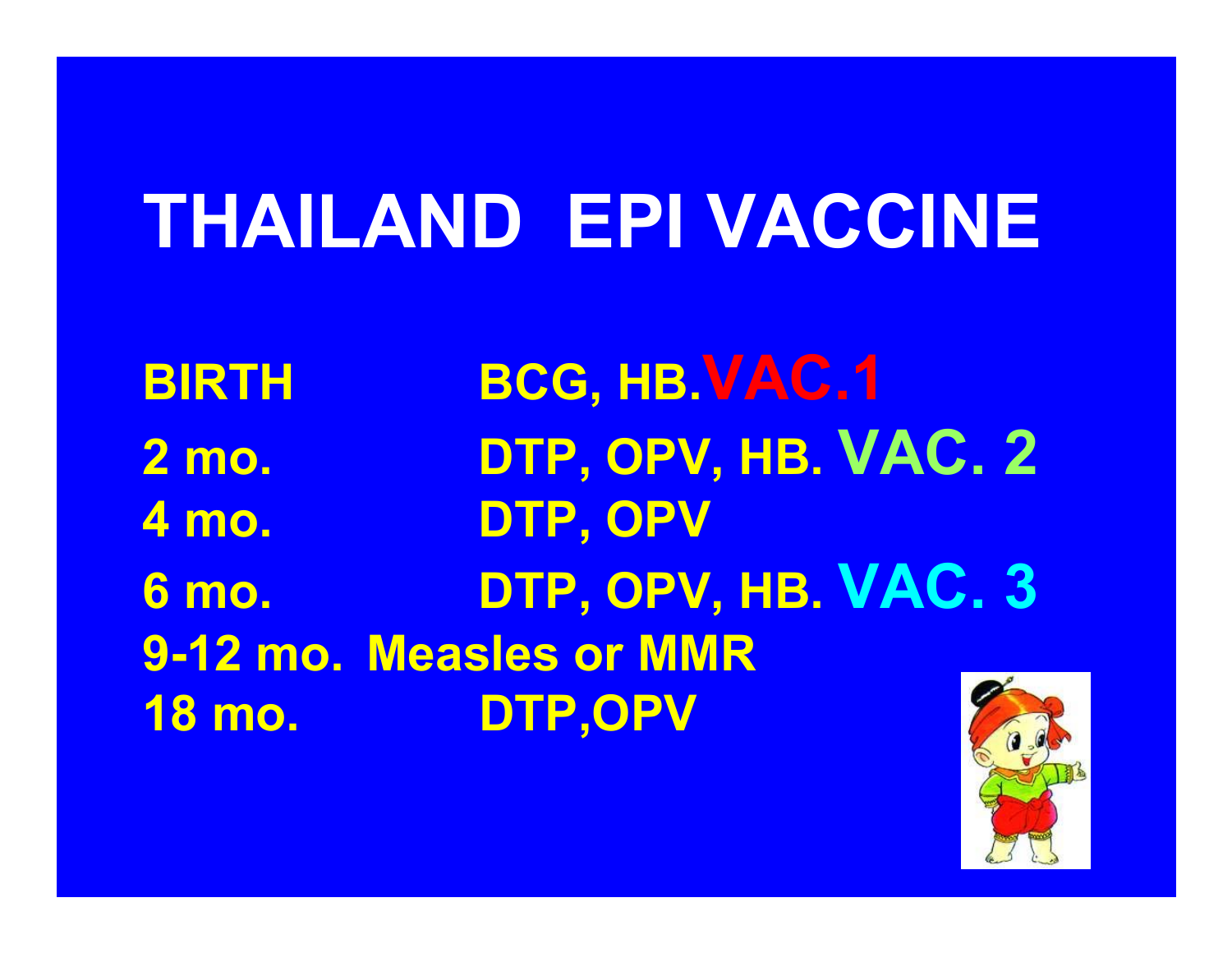# **The HB vaccine coverage as part of Thailand's EPI The HB vaccine coverage as part of Thailand's EPI**

**Percent Percent**

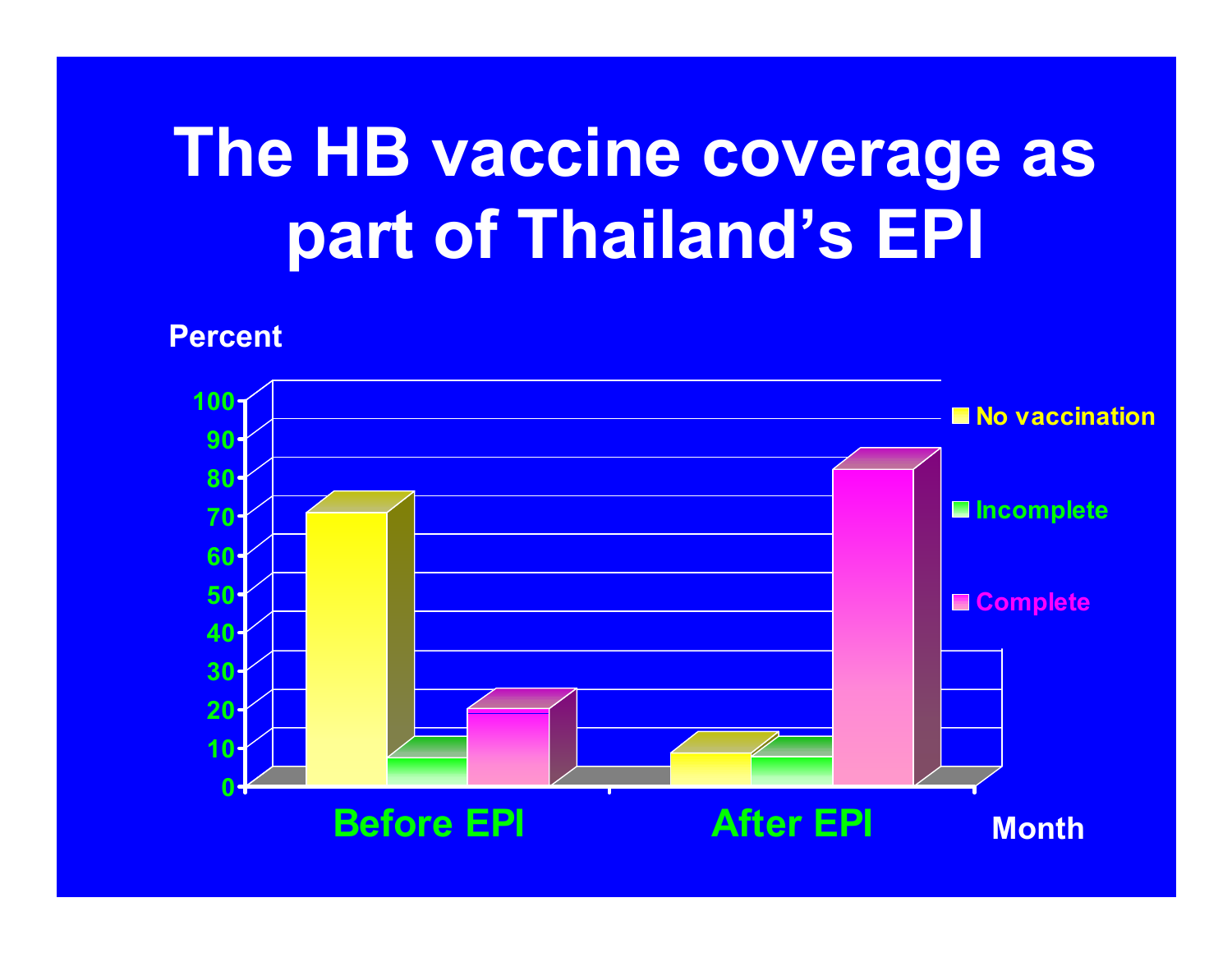## **Percent PercentHepatitis B virus markers in children under 18 years. 1999**

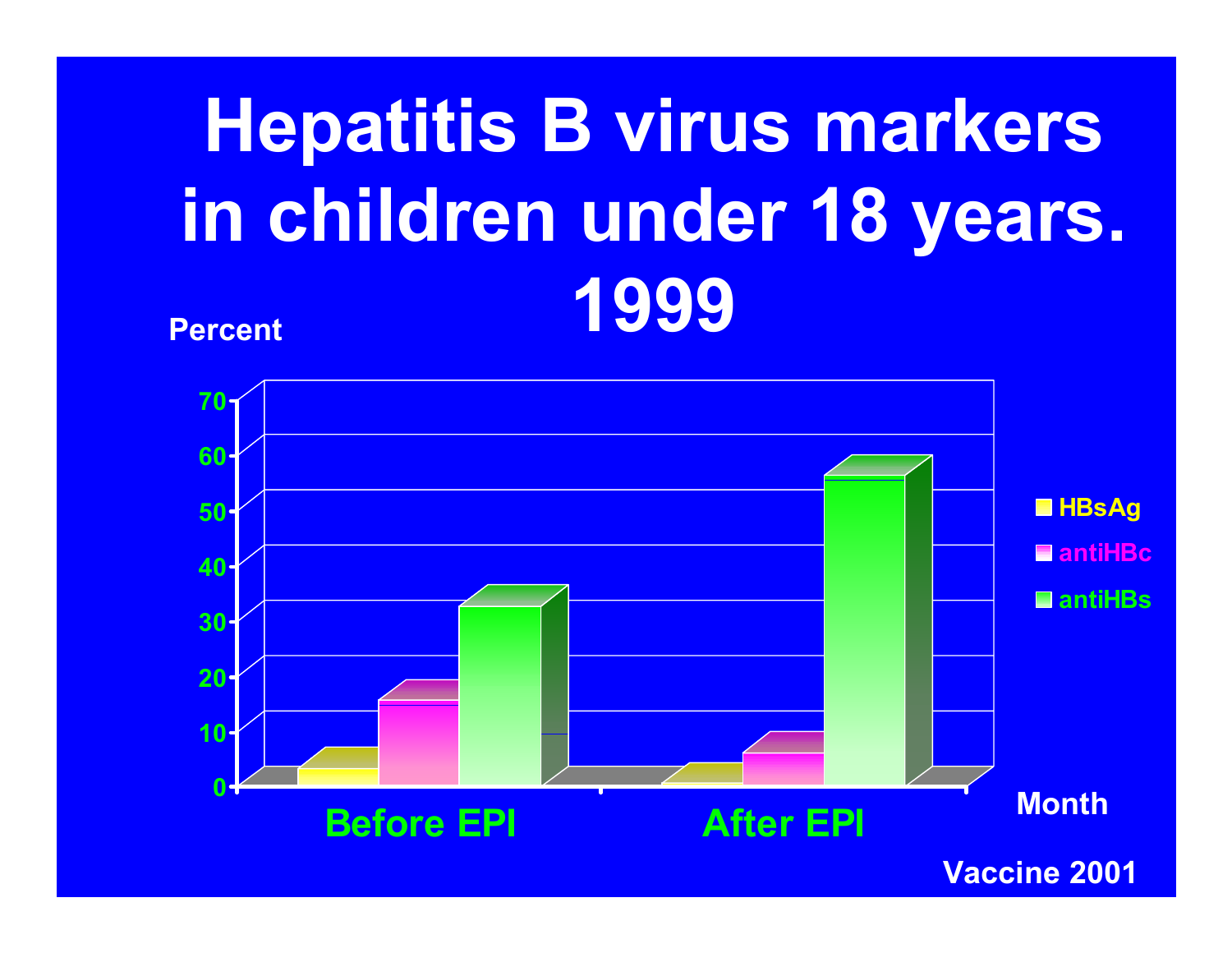## **Impact of universal Hepatitis B immunisation 1999**

|                             | <b>Before universal After universal</b> |           |
|-----------------------------|-----------------------------------------|-----------|
| <b>Taiwan (1984)</b>        |                                         |           |
| <b>Age</b>                  | $>15-20$ Yr                             | $<$ 15 Yr |
| <b>Carrier rate</b>         | $7\%$                                   | $0.7 \%$  |
| <b>Thailand (1989-1992)</b> |                                         |           |
| <b>Age</b>                  | $>10-18$ Yr                             | $<$ 10 Yr |
| <b>Carrier rate</b>         | 3.4%                                    | 0.7%      |

**Ni YH et al. Ann Int Med 2001Poovorawan et al. Vaccine 2001**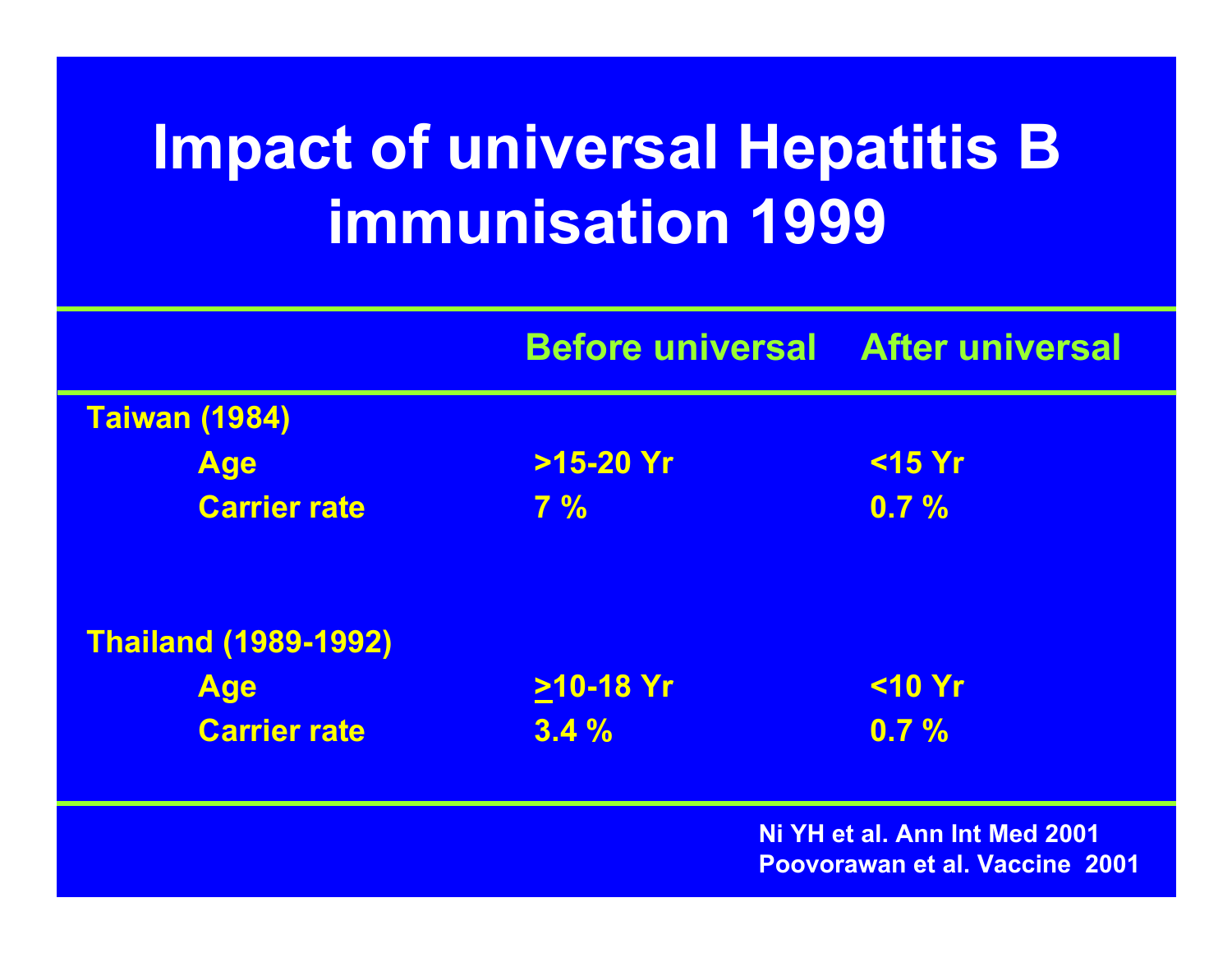

**Cohort 1: booster + HBIg Cohort 2: booster no HBIg Cohort 3: no booster no HBIg**

**Atlanta, 2000 Congress**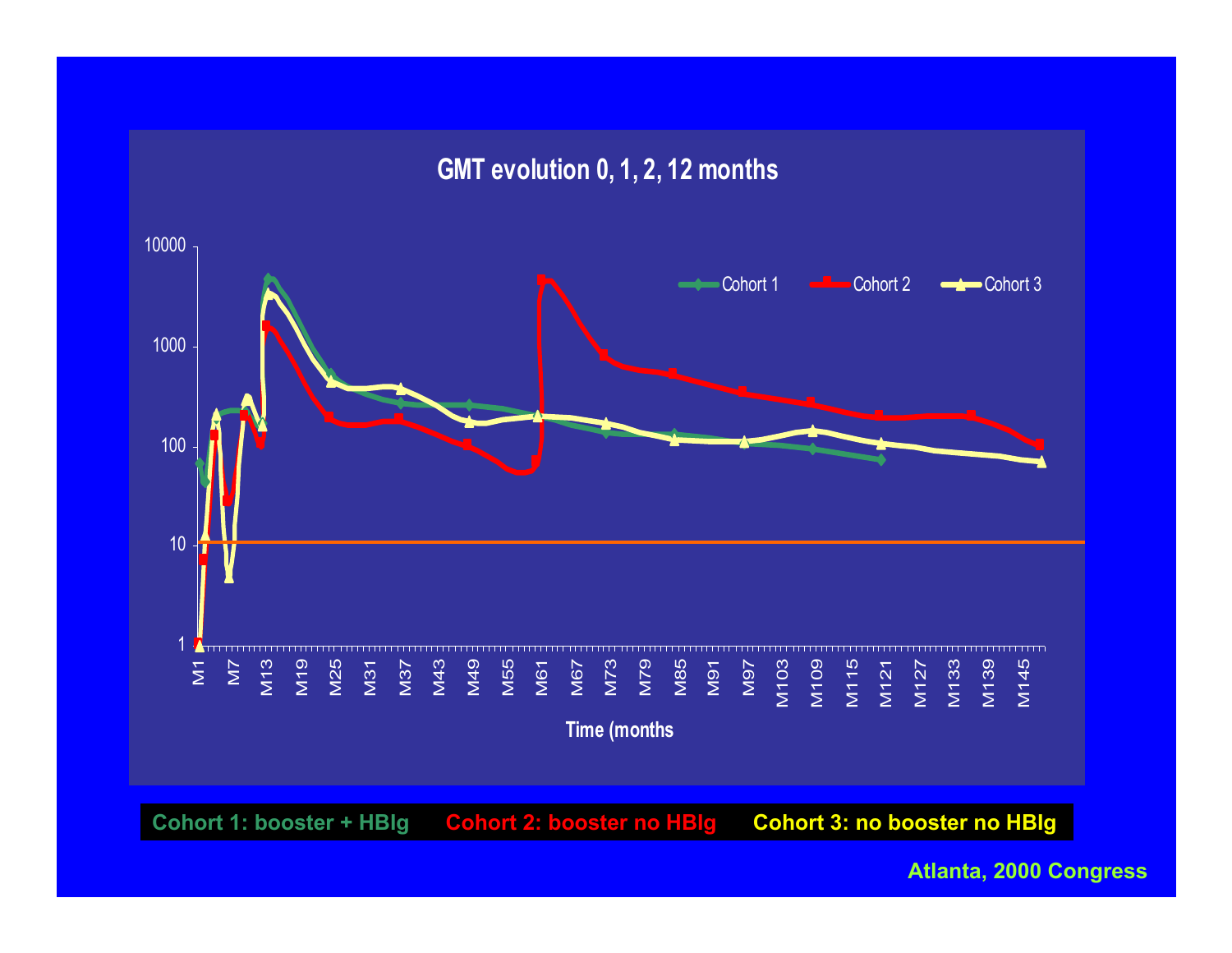### **Seropositivity rates 0, 1, 2, 12 months**



**Cohort 1: booster + HBIg Cohort 2: booster no HBIg Cohort 3: no booster no HBIg**

#### **Atlanta, 2000 Congress**